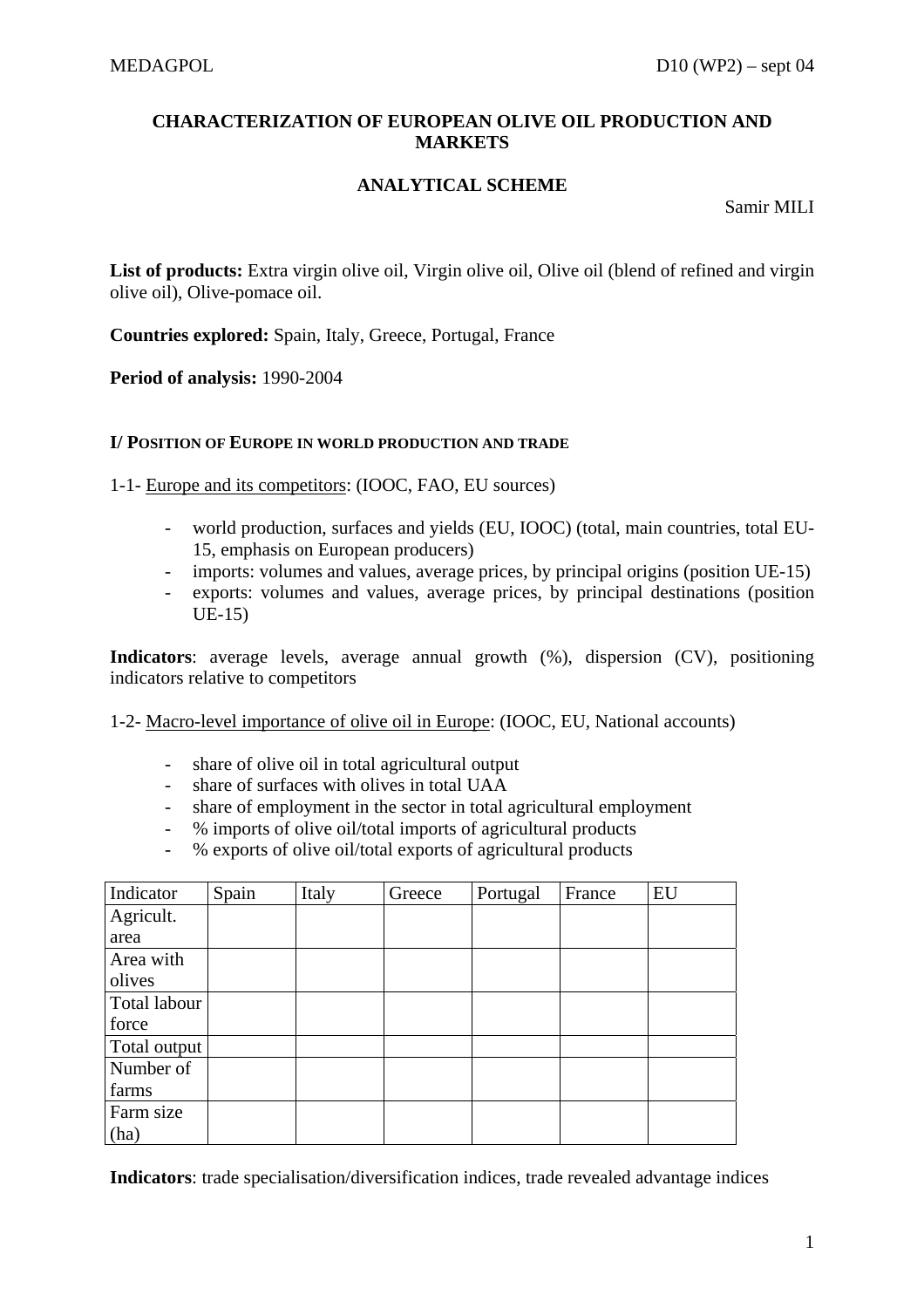## **II/ THE SOCIAL AND INSTITUTIONAL ENVIRONMENT**

- evolution of the consumption of olive oil and substitute oils, consumer buying behaviour (countries differences) (IOOC, EU, national sources…)
- CMO for olive oil (objectives, dispositions, investments privileges, budget distribution, promotion), Agencia del Aceite de Oliva...(EU, national sources)
- International WTO agricultural agreements and negotiations underway: impacts and prospects (WTO, EU)
- technical framing of the sector (investigation and divulgation, innovations, quality and control certification bodies…)... (EU, national sources)
- organisation of the profession (producers and exporters associations, syndicates, interprofessions, local administration…)...(EU, national sources)
- national and regional support and investment policies in the sector
- importance and quality of the transport and communication infrastructures (roads, ports, airports, storage capacity of cooling-plants, telecommunications…)...(EU, national sources)
- fiscal systems : tax systems...(EU, national sources)
- wage policy (wage agreements, social charges, qualification of the labour force, training) ...(EU, national sources)

## **III/ OLIVE AND OLIVE OIL PRODUCTION SYSTEMS AND THEIR COMPARED PERFORMANCES**

- 1- Production systems
- natural endowment (soil and climatic conditions) (IOOC, EU, national sources)
- investment in irrigation, production techniques, plant protection, emergent production systems at farm level (organic, integrated production, precision production… (RICA)
- production systems at industrial level  $(1<sup>st</sup>$  and  $2<sup>nd</sup>$  transformation stages)
- 2- Economic organization and structure
- farms: number, structure, size in ha, economic size, specialization/diversification, status, permanent/ seasonal labour force, type of the labour force (familiar/ hired labour, foreign/ local…), average age of the manager, qualification… (RICA, EU, national sources : INE, MAPYA...)

Farm level (microeconomic data)

| Indicator        | Spain | Italy | Greece | Portugal | France | EU |
|------------------|-------|-------|--------|----------|--------|----|
| Number of farms  |       |       |        |          |        |    |
| Area with olives |       |       |        |          |        |    |
| <b>UDE</b>       |       |       |        |          |        |    |
| Total labour     |       |       |        |          |        |    |
| force            |       |       |        |          |        |    |
| Total prod.      |       |       |        |          |        |    |
| Total output     |       |       |        |          |        |    |
| Expenses         |       |       |        |          |        |    |
| GV Added         |       |       |        |          |        |    |
| NV Added         |       |       |        |          |        |    |
| Prod./UTA        |       |       |        |          |        |    |
| <b>NVA/UTA</b>   |       |       |        |          |        |    |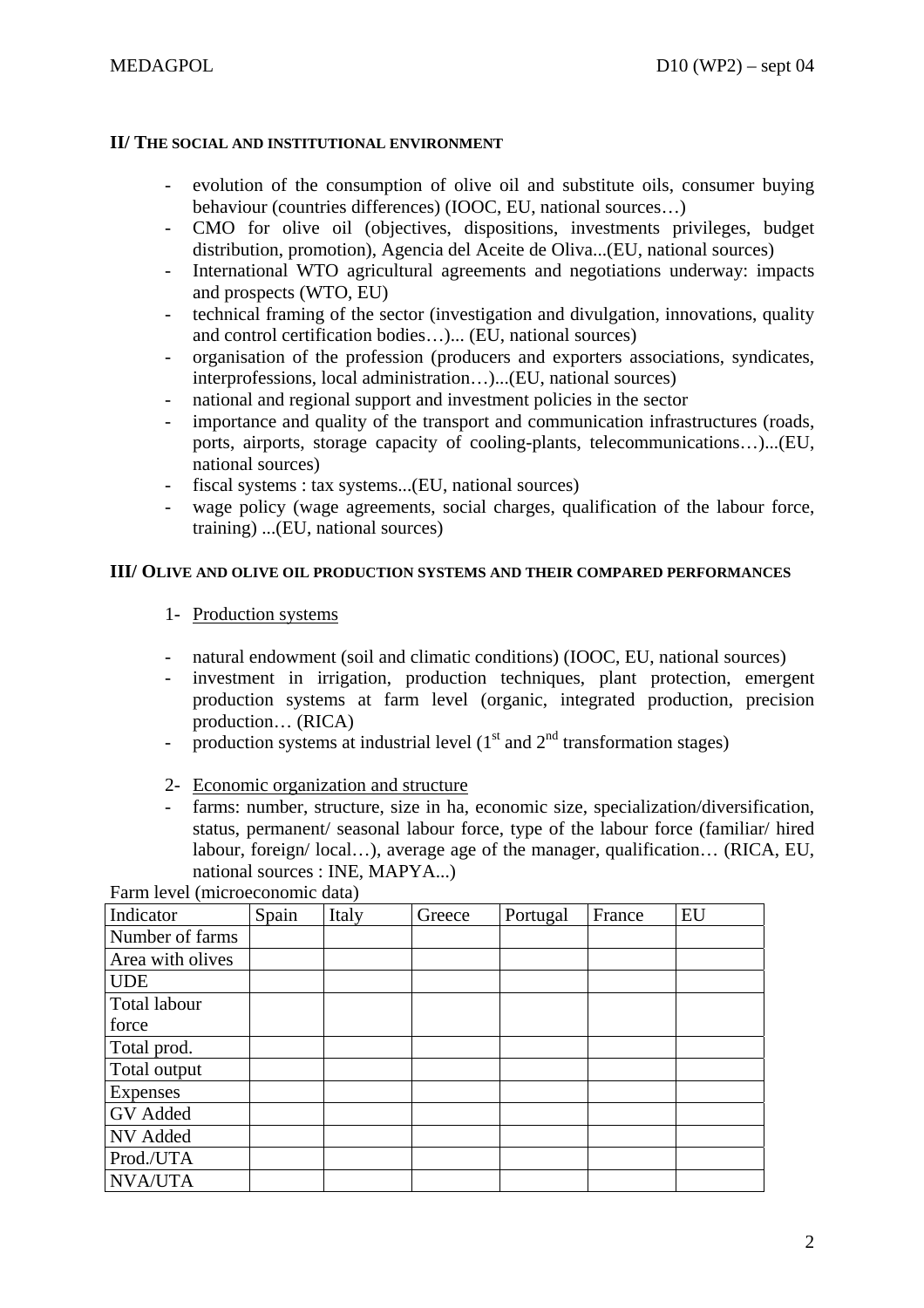Organization of mills  $(1<sup>st</sup>$  industrial transformation)

- concentration of supply, number of producer organizations (cooperatives…) per country, principal operators (dominating strategies), financial structure and sources (national/ international, public/ private) (EU, national, IOOC...)

|    | Status of the | Total | Export       | Labour          |
|----|---------------|-------|--------------|-----------------|
|    | enterprise    | sales | sales (%     | $(n^{\circ}$ of |
|    |               |       | total sales) | workers)        |
|    |               |       |              |                 |
|    |               |       |              |                 |
| 3. |               |       |              |                 |
|    |               |       |              |                 |

# Main olive milling firms in Europe  $(1<sup>st</sup>$  transformation)

Organization of the  $2<sup>nd</sup>$  industrial transformation

### Developments in the structure of the oil industry and food industry (FI)

|                       |      | FI | Oils/fats | Olive | Oils/fats/   | Olive oil/   |
|-----------------------|------|----|-----------|-------|--------------|--------------|
|                       |      |    |           | oil   | total $(\%)$ | total $(\%)$ |
| Number of enterprises | 1990 |    |           |       |              |              |
|                       | 2003 |    |           |       |              |              |
| Working-power         | 1990 |    |           |       |              |              |
|                       | 2003 |    |           |       |              |              |
| Investments           | 1990 |    |           |       |              |              |
|                       | 2003 |    |           |       |              |              |
| Production            | 1990 |    |           |       |              |              |
|                       | 2003 |    |           |       |              |              |
| Value added           | 1990 |    |           |       |              |              |
|                       | 2003 |    |           |       |              |              |
| <b>Exports</b>        | 1990 |    |           |       |              |              |
|                       | 2003 |    |           |       |              |              |
| Imports               | 1990 |    |           |       |              |              |
|                       | 2003 |    |           |       |              |              |

(Source : EU, national...)

Main olive oil firms  $(2<sup>nd</sup>$  transformation) in Europe

| Status of the | Total | Export       | Nationality | Labour          | Main     | Principal |
|---------------|-------|--------------|-------------|-----------------|----------|-----------|
| enterprise    | sales | sales (%     |             | $(n^{\circ}$ of | activity | brands    |
|               |       | total sales) |             | workers)        |          |           |
|               |       |              |             |                 |          |           |
|               |       |              |             |                 |          |           |
|               |       |              |             |                 |          |           |
|               |       |              |             |                 |          |           |

Structure of the industry of packed olive oil (in Europe and main producing countries)

## Packed olive

|              | Number of enterprises | Production |
|--------------|-----------------------|------------|
| Olive oil    |                       |            |
| Virgin olive |                       |            |
| oil          |                       |            |
|              |                       |            |

Sources : EU, IOC, national sources, Asoliva, ...

**Indicators**: concentration indices: CR4, CR10… (relevant markets to be defined)